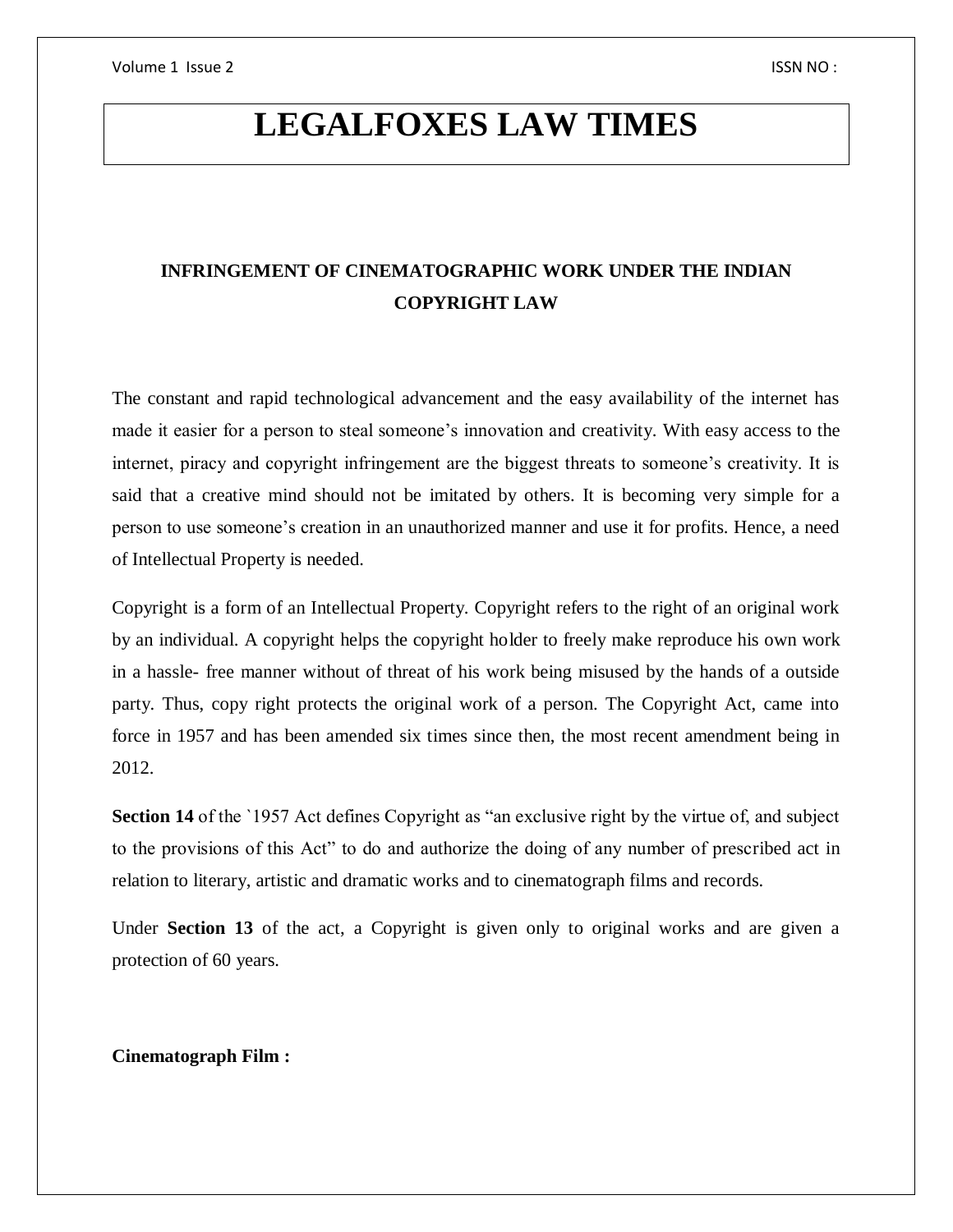*"Cinematograph film" means any work of visual recording and includes a sound recording accompanying such visual recording and "cinematograph" shall be construed as including any work produced by any process analogous to cinematography including video films [Section 2 (f)].*

To protect a cinematography from others misusing and publishing under their name and reaping mala fide rewards, it is advised that one should always register their cinematography with the Registrar of Copyrights. It is very important for one to get a copyright for their original work so that there is a legal evidence of their ownership and they can file a lawsuit against any party that infringes the copyright. Along with that, a registered copyright creates a public record and the copyright holder is entitled to reap royalty for lawful licencing by others.

## **Procedure of obtaining a Copyright for Cinematography :**

# **Copyright infringement of a Cinematography :**

Copyright infringement occurs when any of the following occur: unauthorised use of the exclusive rights of the owner of a copyright whether in relation to the whole or a substantial part of the copyright work; permitting a place to be used for infringing purposes on a profit basis; and displaying or exhibiting in public by way of trade or distributing for the purpose of trade or importing infringing copies of a work.<sup>1</sup>

#### In the case of **R.G Anand V/s Deluxe Films 1954 ( AIR 1978 SC 1613 )** –

The Plaintiff had written a play named 'Ham Hai Hindustani' which became very popular and gained huge audiences over time. The defendant, Mohan Sehgal, who wished to make a movie on the adaptation of this play had discussed this idea with the plaintiff. The plaintiff and the

 $\overline{a}$ 

<sup>1</sup><http://www.legalserviceindia.com/copyright/Cinematograph-Films.htm>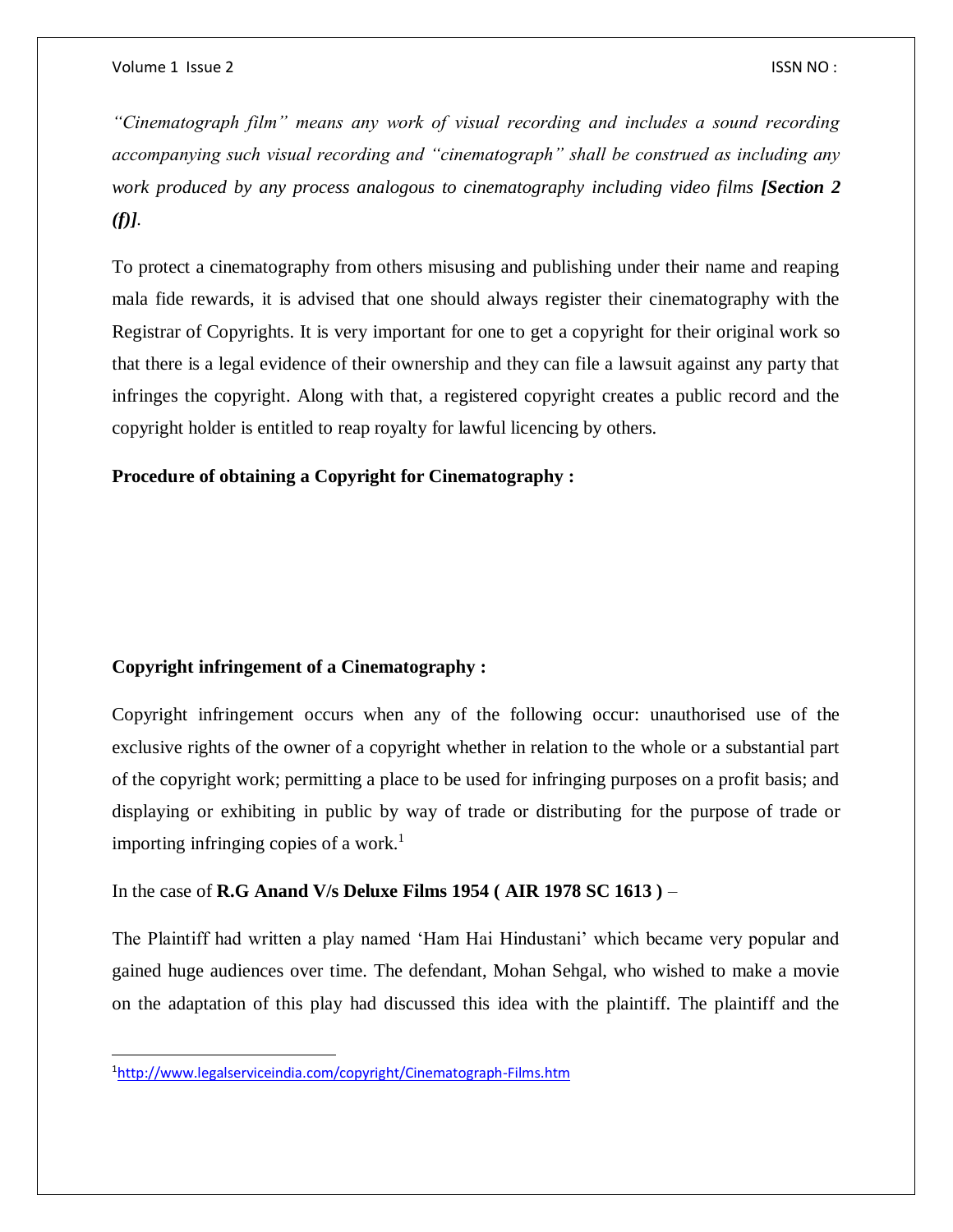defendant did not commit upon anything. However, the plaintiff later came to know that the defendant had later made a movie 'New Delhi'. The plaintiff was of the opinion that, after watching the movie he could realise concrete similarities between his play and the movie.

He was of the opinion that the movie was based on the story of his play and filed a suit for permanent injunction and damages. His plea was rejected by both the District Court and the High Court. On approaching the Supreme Court, the Supreme Court held that –

*"Where is the theme is same but is presented differently, there cannot be copyright infringement of any kind. here can be no copyright in an idea, subject-matter, themes, plots or historical or legendary facts and violation of the copyright in such cases is confined to the form,way and course of action and articulation of the thought by the creator of the copyrighted work. On the off chance that the duplicating considerable and material, at that point an issue of copyright can be raised" 2*

Abiding to these principles, the Supreme Court was of the view that there was no violation of copyright. If there are broad dissimilarities along with similarities, it negates the intention to copy the work. Since, there is no substantial or material similarities between the play and the movie, a copyright cannot be infringed. This case is an important precedent under the Indian Copyright Law as it clarifies the essentials of a cinematographic copyright infringement.

#### **Remedies of Cinematographic Infringement :**

 $\overline{a}$ 

**Section 51** of the Copyright Act deal with a variety of acts that infringe a copyright -*According to Section 51 copyright of a work shall be infringed when any person without a proper licence from the owner : (a) does anything, the exclusive right to do which is conferred upon the owner by the Act; (b) permits to use any place for the performance of a copyrighted work in public for profit, unless he was not aware or had no reasonable grounds for believing that such performance would be an infringement of copyright; (c) makes infringing copies for sale or hire, or selling or letting them for hire; (d) distributes infringing copies either for the purposes of trade or to such an extent as to affect prejudicially, the owner of copyright; (e) by way of trade* 

<sup>2</sup><https://www.asialaw.com/articles/copyright-infringement-in-cinematographic-film/arwumbcr>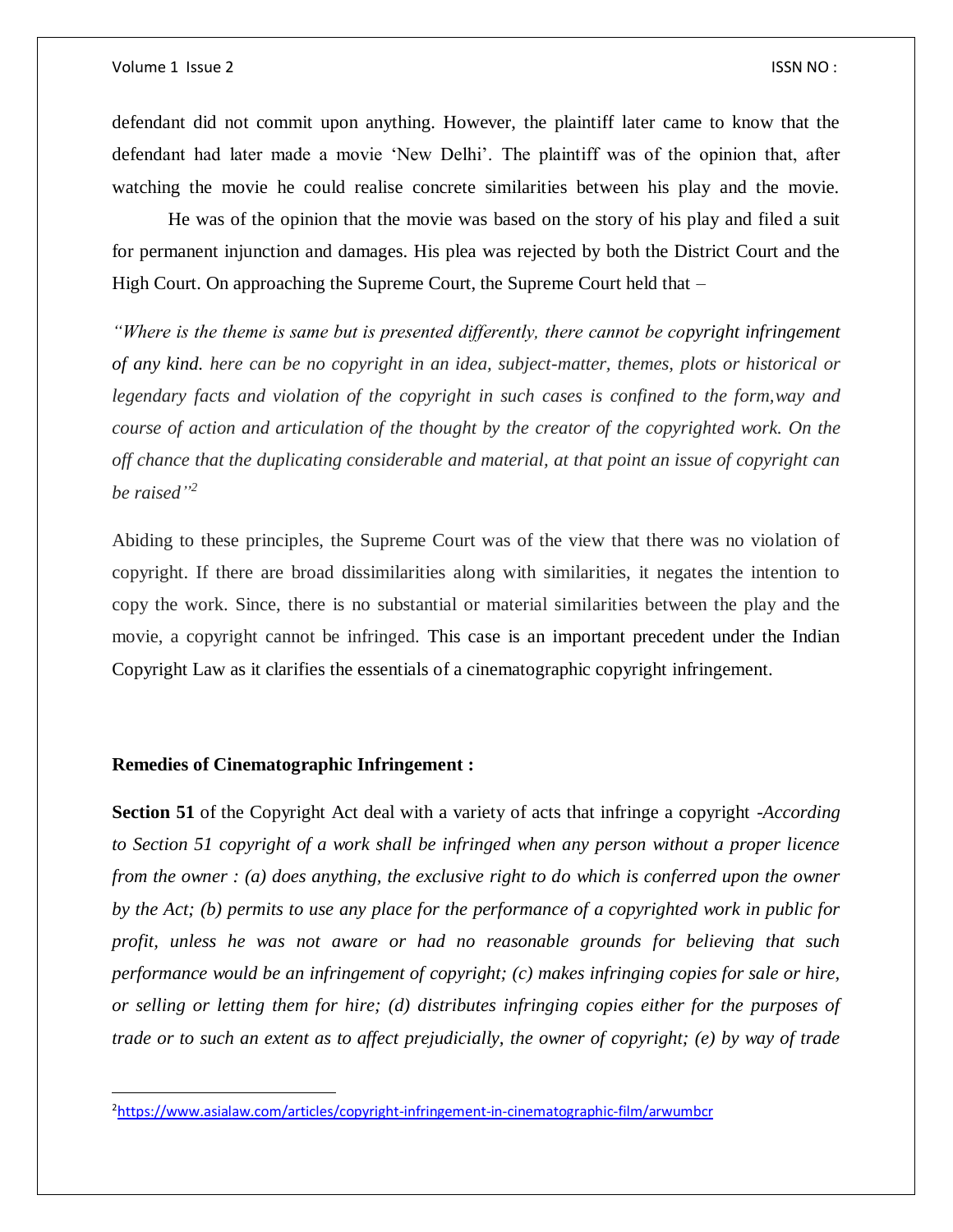*exhibits in public; (f) imports infringing copies, except for the private and domestic use of the importer.*

The Copyright Act places upon the infringer a civil or a criminal remedy. Civil remedy comes in the form of an injunction, rendition and compensation to the infringing party. Civil Remedies are covered under **Section 55** of the Copyright Act. Criminal remedies are much more severe that civil remedies and come in the form of fines, imprisonment and destruction of the infringed material. **Section 63** of the Copyright Act makes infringement of a copyright a criminal offence. 3

# **Civil Remedies :**

The plaintiff has many civil remedies at his disposal –

- 1. Interlocutory Injunction An Interlocutory Injunction is given by the court to prevent or stop the parties to case from doing or rendering any act before the final judgement of the case. It is different from an interim order.
- 2. Anton Pillar Orders : Anton Pillar Orders were first issued by the court in the case of Anton Pillar AG v/s Manufacturing Processes. Anton Pillar Orders are issued when the court is of the view that there is a prima facie case against the defendant. Along with it must also be satisfied that the possible damage to the plaintiff is grave. Anton Pillar Orders restrain the defendant to from damaging the infringed goods or materials. They also give the plaintiff's lawyer to visit the defendants premises and lawfully seize the infringed goods.
- 3. Pecuniary Remedies- Pecuniary remedies are in the form of cash or equivalent. The owner of the copyright is entitled to compensation of the profits made by the defendant via unauthorized use of his work.

#### **Criminal Remedies :**

 $\overline{a}$ 

Under Section 63 of the Copyright Act, a person who knowing infringes or abets the infringement of a copyright commits a criminal offence.

1. Minimum punishment of six months, which can extend upto three years.

<sup>3</sup><https://www.ssrana.in/ip-laws/copyright-law-india/>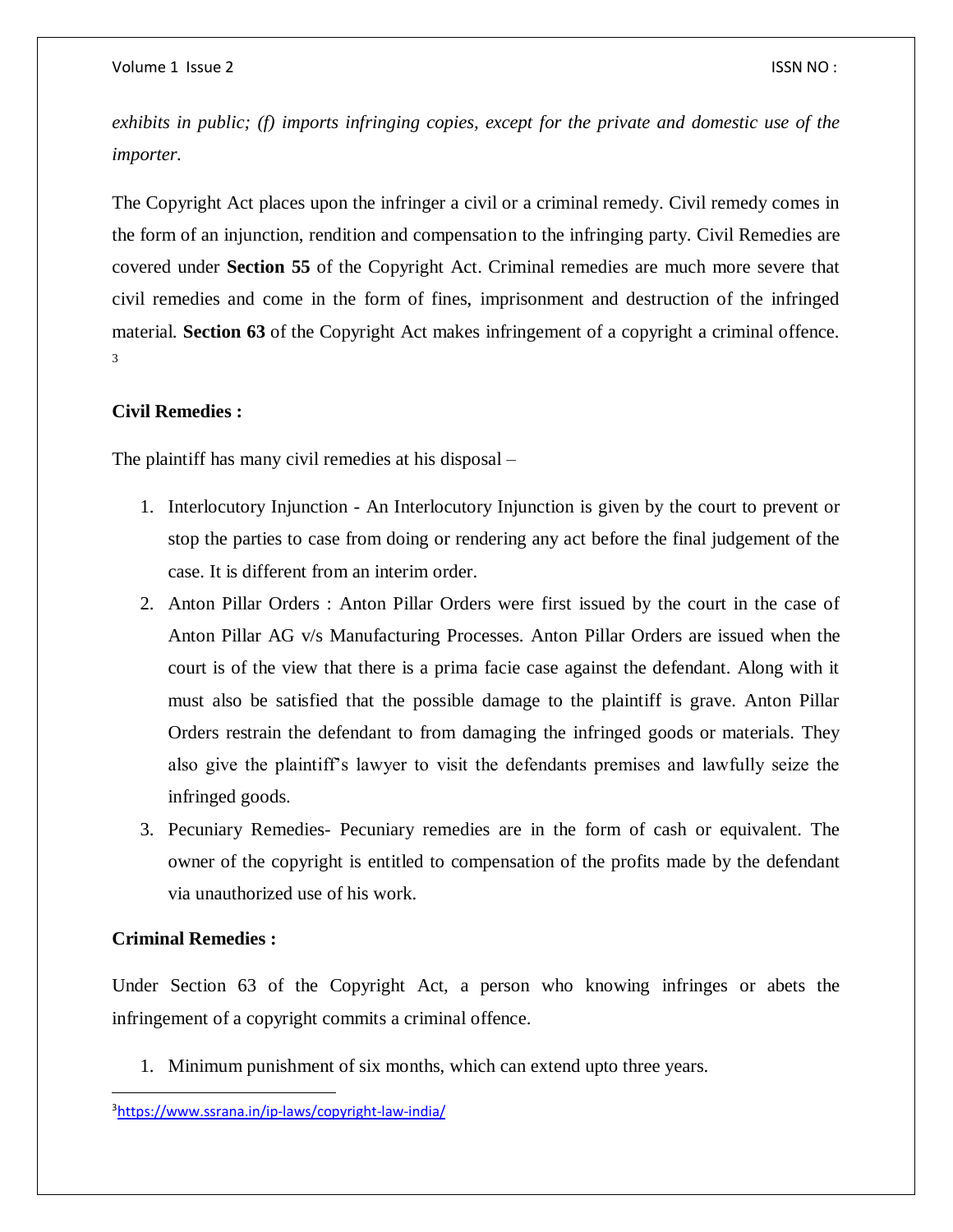- 2. Fine not less that Rs. 50,000 which can extend upto Rs.2,00,000.
- 3. Search, seizure and delivery of the infringing goods to the owner of the copyright.

## **Copyright Jurisprudence in India :**

The case of R.G Anand V/s Deluxe Films set up a valuable precedent under the Indian Copyright Law. The field is constantly evolving in terms of administration of justice for breach of any right under the Copyright Law. Courts have formed an exhaustive regimen for copyright protection through various landmark judgements. Various International Treaties in Intellectual Property have made the protection of IP a priority. India is a member of such International Treaties, mainly the Berne Convention and the Universal Copyright Convention, submitting to the International regimen as well. Moreover, India is also a part of the World Intellectual Property Organization. Thus, it can be said that International Treaties and Conventions help build jurisprudence. Where a treaty is adopted into the domestic law, it becomes binding. Even if the Treaties and Conventions aren't adopted in the domestic law, they set up a valuable precedent in guiding the courts to clarify the grey areas of the subject.

The Delhi High Court, in 2019, set up another valuable precedent in Copyright Law, namely in the case of *'MRF Limited v/s Metro Tyres Limited'*

The plaintiff, for the sale of their tyres produced an audio-visual advertisement which was aired on TV Media as well as on YouTube in June 2015. The said advertisement contained cinematograph work. In October 2016, it came to the plaintiff's knowledge that the defendant, who is involved in the same business of manufacturing and marketing of tyres, had produced similar advertisement. It was the case of the plaintiff that there was a substantial and material similarity between the two advertisements, thus clearly showing the intent of the defendants to infringe the copyright. It was also stated by the plaintiff that other dissimilarities were immaterial and meagre.

The Delhi High Court, while referring to *'R.G Anand vs. Deluxe Films'*stated that the defendants were not liable for cinematographic copyright infringement. The Apex Court of the view that the advertisements did not have any kind of material and substantial similarity between them.